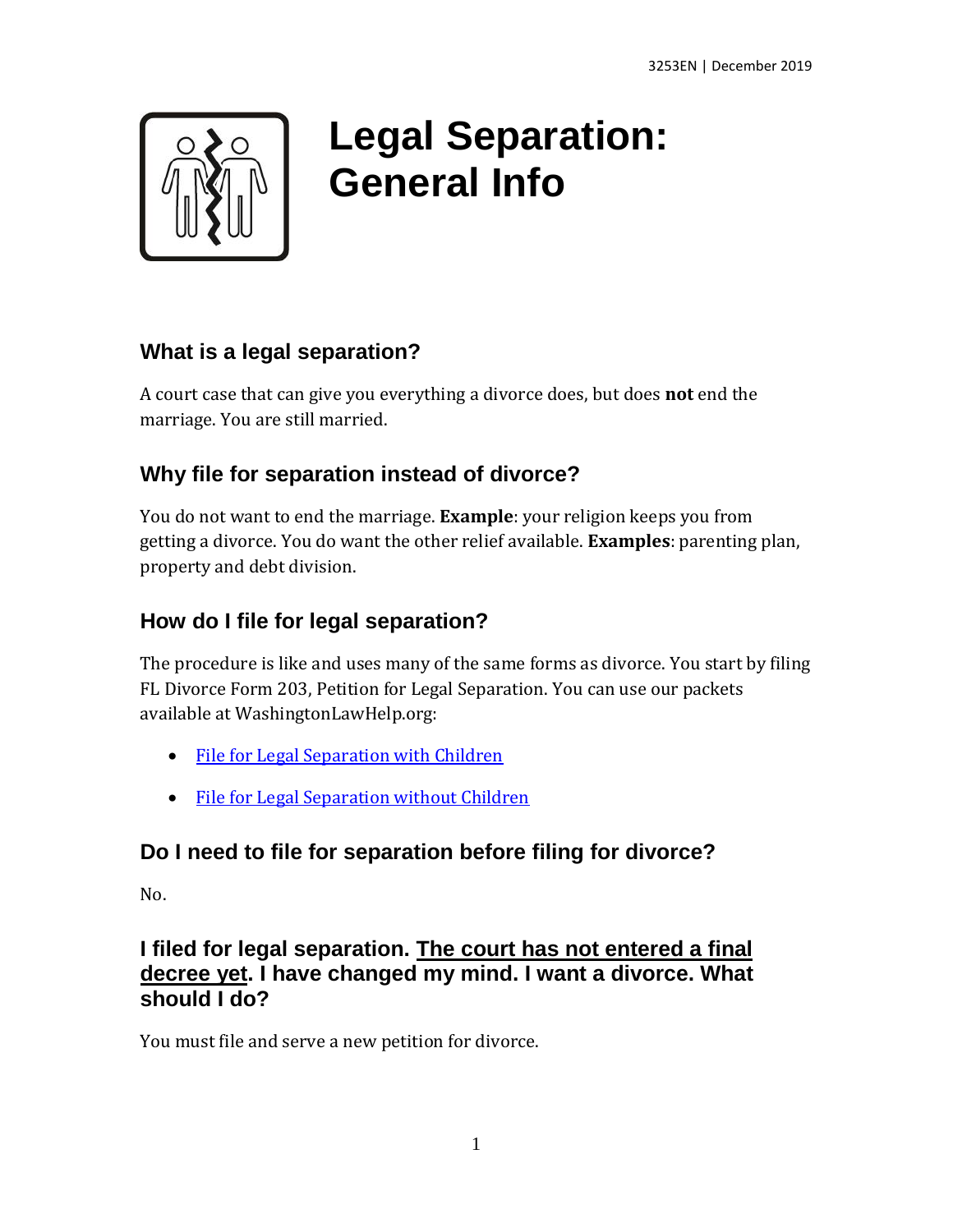#### **I have a final legal separation decree. I changed my mind. I want a divorce. What can I do?**

You can change a legal separation decree to a divorce order. Once six months have passed after entry of the legal separation decree, **either** spouse can file a motion to change it. The court must grant the request. The rest of your legal separation orders, such as any parenting plan and child support order, will stay in effect.

❖ [Legal Separations: What if I Want a Divorce or to Get Back Together](http://www.washingtonlawhelp.org/resource/legal-separations-what-if-i-want-a-divorce-or?ref=tZ0uS) has forms and instructions.

#### **I want a separation. My spouse wants a divorce. What will the court do?**

If you file for legal separation, but your spouse counter-petitions for divorce, the court will probably grant the divorce. To get a divorce, one spouse only needs to show you have *irreconcilable differences*. This means there is no hope of you getting back together.

#### **I do not want to be responsible for debts my spouse takes on after we separate. What should I do?**

File for divorce and a motion for Temporary Family Law Orders.

### **Can I get an annulment?**

**Sort of.** You can file a Petition to Invalidate Marriage, FL Divorce Form 205, available at [www.courts.wa.gov/forms.](http://www.courts.wa.gov/forms) If the court finds reasons to, it will grant you a **Declaration of Invalidity of Marriage**. This declares the marriage was void (could not legally exist) from the day it started. **Only a very few cases will fit this definition**. See the next section.

### **Who can get a declaration of invalidity?**

You must be able to prove at least one of these:

- One or both of you were under 17.
- You were under 18 when you married. You did not have parental or court approval.